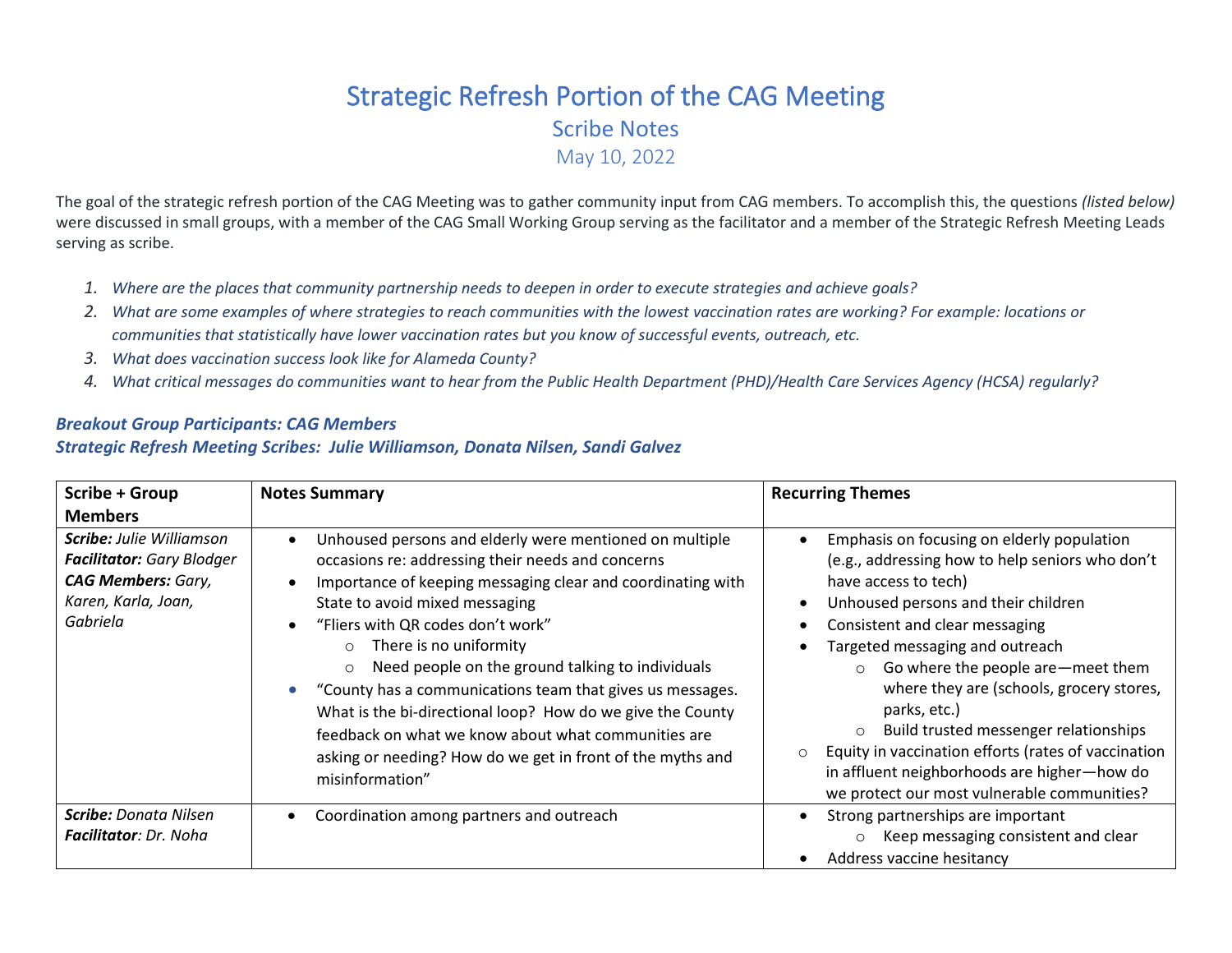| <b>CAG Members:</b><br>Sheradon, Claudia,<br>Aaron, Arlene, Erika                                                                                                                 | Discussion about hesitancy and skepticism about vaccine's<br>efficacy against infection "what will change peoples' hearts<br>and minds?"<br>Community events such as weekend flea markets provides us<br>with unique opportunity to connect with diverse<br>communities-lets take advantage of this<br>Work smarter<br>Connect with community members and educate them<br>Vaccine pop-up at flea market was successful<br>o Address limited bilingual capabilities<br>Gear messaging towards each community (e.g., mixed<br>$\bullet$<br>messaging re: masking is strongly encouraged "not a good<br>message" for Latino populations)                                                                                                                                   | Education is key<br>$\circ$<br><b>Trusted messengers</b><br>Community outreach works, such as<br>$\circ$<br>pop-up vaccinations at weekend flea<br>markets                                                                                                                                                                                   |
|-----------------------------------------------------------------------------------------------------------------------------------------------------------------------------------|-------------------------------------------------------------------------------------------------------------------------------------------------------------------------------------------------------------------------------------------------------------------------------------------------------------------------------------------------------------------------------------------------------------------------------------------------------------------------------------------------------------------------------------------------------------------------------------------------------------------------------------------------------------------------------------------------------------------------------------------------------------------------|----------------------------------------------------------------------------------------------------------------------------------------------------------------------------------------------------------------------------------------------------------------------------------------------------------------------------------------------|
| Scribe: Sandi Galvez<br>Facilitator: Dr. Donna<br><b>CAG Members: Dr.</b><br>Donna, Dr. Bruce, Mary<br>Lou (disability rights legal<br>org), Wendy (senior<br>services coalition) | Emphasis on elderly population<br>$\bullet$<br>o Deeper coordination around aging services and the<br>transitions elderly folks go through (i.e., home to<br>hospital, hospice)<br>Look through public health issues through a disability lens<br>Reach out and acknowledge the barriers disabled pop<br>$\circ$<br>faces in healthcare<br>Strong community outreach at community events works (e.g.,<br>pop-up clinic at the flea market)<br>Acknowledge folks earned mistrust due to systemic/historical<br>racism<br>Re: vaccination success<br>AC can do better<br>$\circ$<br>Develop trust<br>$\circ$<br>Vaccine only strategy not impactful-we need to focus<br>$\circ$<br>on "reducing mortality disparity"<br>Emphasis on having consistent and clear messaging | Emphasis on elderly population<br>$\bullet$<br>Look through public health issues through a<br>disability lens<br>Strong community outreach works (e.g., vaccine<br>pop-up at weekend flea market)<br>Reach out to community and individuals<br>$\circ$<br>directly<br>Acknowledge folks earned mistrust due to<br>systemic/historical racism |
| Scribe: Carlos Bastida<br>Facilitator: N/A<br><b>CAG Members: N/A</b>                                                                                                             | COVID guidance continues to change, and people are confused<br>$\bullet$<br>County talking points are a good place to start to keep<br>$\circ$<br>promotoros/partners updated, but "still contributes to<br>mixed messaging, and more effort needs to be made<br>at better dissemination of info"<br>Hold events in easy to reach public spaces<br>Parks, community centers, etc.<br>$\circ$                                                                                                                                                                                                                                                                                                                                                                            | Address mixed messaging: messaging should be<br>$\bullet$<br>consistent and clear<br>Direct outreach with a focus on vulnerable<br>$\bullet$<br>populations (elderly, immigrants, unhoused,<br>etc.)<br>Meet people where they are-community<br>events, parks, etc.                                                                          |